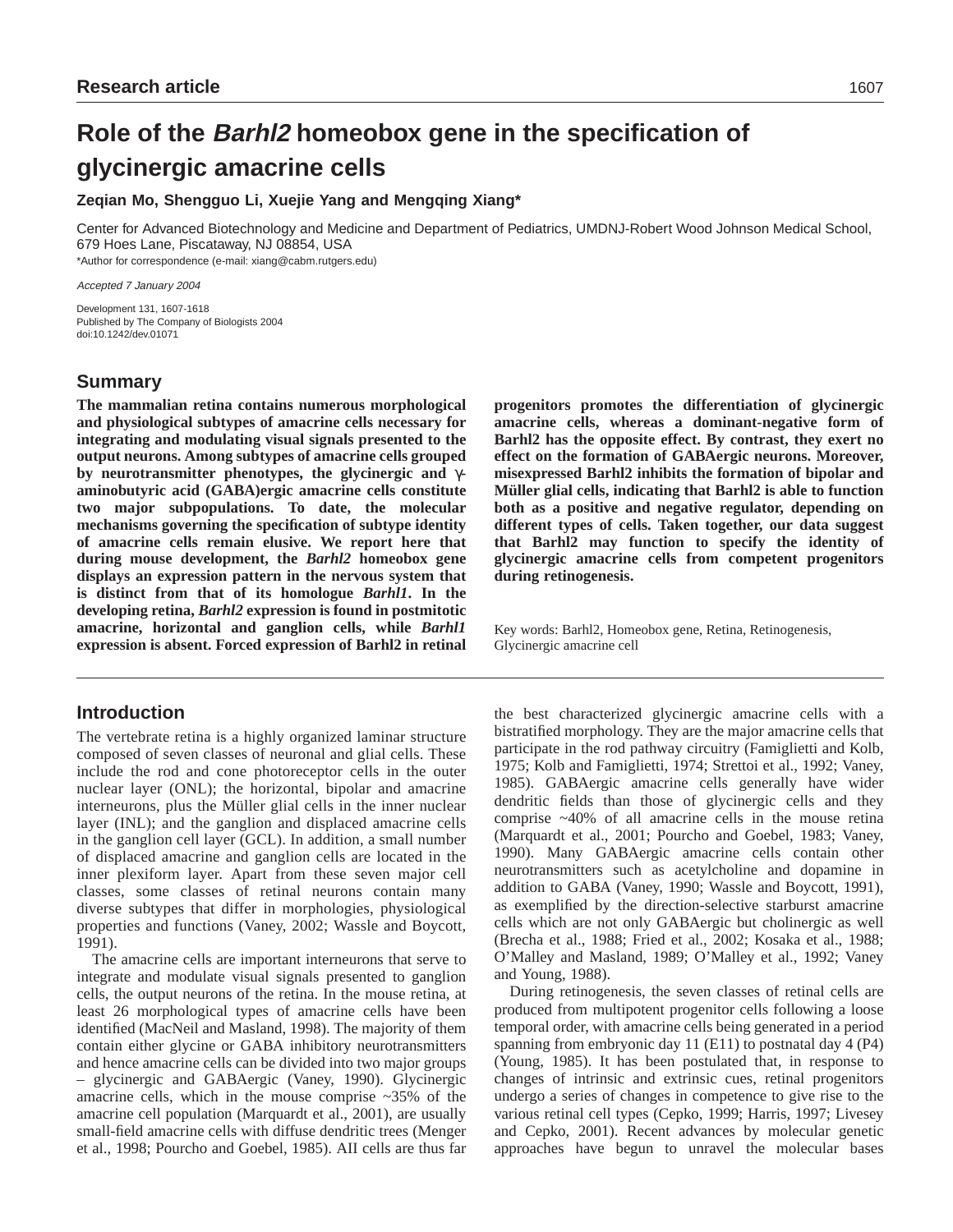#### 1608 Development 131 (7) Research article

underlying the determination and differentiation of different retinal cell types, including amacrine cells. It has been shown by gene targeting that the homeobox gene *Pax6* is required to maintain the multipotency of retinal progenitors to generate all retinal cell types but amacrine cells (Marquardt et al., 2001; Marquardt and Gruss, 2002). Overexpression experiments have demonstrated that the basic helix-loop-helix (bHLH) factor Neurod1 alone or in combination with Pax6 is capable of promoting amacrine cell differentiation (Inoue et al., 2002; Morrow et al., 1999). Similarly, another bHLH factor Math3 (Neurod4 – Mouse Genome Informatics) together with Pax6 can promote amacrine cell differentiation but Math3 alone lacks this activity (Inoue et al., 2002). In compound knockout mice deficient for both *Neurod1* and *Math3*, no amacrine cells are produced in the retina (Inoue et al., 2002). However, the formation of amacrine cells is essentially normal in single mutants null for either *Neurod1* or *Math3* (Inoue et al., 2002; Morrow et al., 1999), suggesting that *Neurod1* and *Math3* are redundantly required for fate determination of amacrine cells. The absence of *Pax6* does not alter *Neurod1* expression (Marquardt et al., 2001), thereby allowing the differentiation of amacrine cells to occur.

Despite our current knowledge of amacrine cell development, it remains unclear what factors are involved in conferring retinal progenitors with the potential to generate amacrine cells, or in specifying their subtype identity. *Barhl1* and *Barhl2/MBH1*, two mammalian homeobox genes, represent homologues of the *Drosophila BarH* genes that are required for normal development of the compound eye and external sensory organs (Bulfone et al., 2000; Higashijima et al., 1992a; Higashijima et al., 1992b; Kojima et al., 1991; Li et al., 2002; Saito et al., 1998). In the mouse, *Barhl1* is expressed in the developing inner ear hair cells and central nervous system (CNS), and has been shown by gene-targeting to be essential for the long-term maintenance of cochlear hair cells (Li et al., 2002). The expression pattern of *Barhl2* has not yet been well characterized during mouse development. One area of *Barhl2* expression is in the interneurons of the spinal cord and ectopic *Barhl2* expression has been reported to promote the differentiation and migration of these neurons (Saba et al., 2003). *Barhl2* expression has also been found in the GCL of the developing retina (Saito et al., 1998); however, it is not yet known whether *Barhl2* has a role during retinal development. In this study, we aimed to: (1) systemically examine the spatial and temporal expression pattern of *Barhl2* during mouse development; (2) identify the types of retinal cells that express *Barhl2*; and (3) investigate whether *Barhl2* plays a role during retinogenesis. We find that *Barhl2* displays an expression pattern in the CNS that is distinct from that of *Barhl1*. In the retina, *Barhl2* is expressed by developing amacrine, horizontal and ganglion cells. Forced *Barhl2* expression promotes the formation of glycinergic amacrine cells but has no effect on GABAergic neurons, suggesting that *Barhl2* is involved in the specification of subtype identity of amacrine cells.

# **Materials and methods**

# **Isolation of Barhl2 cDNA and RNA in situ hybridization**

The full-length *Barhl2* open reading frame was assembled by PCR from two partial *Barhl2* cDNA clones isolated from a mouse E14.5 cDNA library (Stratagene) using a human EST (GenBank accession no. AI367090) as screening probe. The *Barhl1* cDNA was described previously (Li et al., 2002). RNA in situ hybridization was carried out as previously described (Sciavolino et al., 1997) using digoxigeninlabeled riboprobe prepared following the manufacturer's protocol (Roche Diagnostics).

## **Generation of an anti-Barhl2 antibody**

DNA fragment corresponding to amino acids 3-132 of the mouse Barhl2 protein was amplified by PCR and inserted into pGEMEX (Promega) and pMAL-cR1 (New England Biolabs) vectors to express fusion proteins with the bacteriophage T7 gene 10 protein and bacterial maltose-binding protein, respectively. Antibody production and affinity purification were performed as described previously by Xiang et al. (Xiang et al., 1995; Xiang et al., 1993).

## **Plasmid construction and virus preparation and injection**

The control-GFP plasmid used is pLZRS∆-IRES-EGFP (Kim et al., 2002), a replication-incompetent murine retroviral vector derived from LZRSpBMN-Z (Kinsella and Nolan, 1996). To construct the Barhl2-GFP plasmid, the above-mentioned cDNA fragment containing the entire Barhl2-coding region was subcloned into the *Xho*I site of the control-GFP vector. For construction of the Barhl2- EnR-GFP plasmid, DNA segment corresponding to amino acids 208- 314 of Barhl2 containing the homeodomain was PCR amplified and inserted into the *Nco*I and *Eco*RI sites of the EnR-Slax13 shuttle vector (Morgan and Fekete, 1996). The fused sequence was then released, blunt-ended and transferred into the control-GFP vector. Control-GFP, Barhl2-GFP and Barhl2-EnR-GFP viruses were produced in Phoenix Eco retroviral packaging cells (ATCC) by transfection of relevant plasmids using the Lipofectamine reagent (Gibco-BRL). Ten to 12 days after transfection, viruses were collected and concentrated as described (Morgan and Fekete, 1996).

In vivo infection of P0 mouse retinas by retroviruses was performed as described (Turner et al., 1990). Infected retinas were harvested from P30 mice for analysis. Retinal explant culture and viral infection were carried out also as previously described (Tomita et al., 1996).

## **Immunostaining and antibodies**

To prepare retinal sections, eyeballs were enucleated and immersionfixed with 4% paraformaldehyde in PBS for 1 hour at 4°C. Following fixation the retinas were dissected out, treated with 30% sucrose in PBS for 1-2 hours at 4°C with gentle shaking, embedded in OCT compound and cryosectioned at 12-16 µm. Immunoperoxidase staining of mouse retinal sections was performed as described (Xiang et al., 1995; Xiang et al., 1993). For double immunofluorescence, retinal sections were treated with methanol for 2 minutes at 4°C, rinsed with PBS and then stained with 0.02 µg/ml 4′,6-diamidino-2 phenylindole (DAPI) in PBS for 5 minutes at room temperature. After washes in PBS, they were blocked with 5% normal serum, incubated overnight with a mixture of primary antibodies at 4°C, rinsed with PBS and then incubated with a mixture of fluorophore-conjugated secondary antibodies for 1 hour at room tempeature. Images were captured by a digital camera mounted on a Nikon Eclipse E800 microscope.

The following primary antibodies were used: anti-syntaxin (Sigma); anti-protein kinase Cα (PKCα) (Amersham); anti-glutamine synthase (GS) (Chemicon); anti-Pax6 (Developmental Studies Hybridoma Bank); anti-Brn3a (Chemicon); anti-choline Hybridoma Bank); anti-Brn3a (Chemicon); anti-choline acetyltransferase (ChAT) (Chemicon); anti-green fluorescent protein (GFP) (mouse monoclonal, Chemicon; rabbit polyclonal, MBL International Corporation); anti-calbindin-D28K (Sigma); anticalretinin (Chemicon); anti-GABAB (Sigma); anti-GABA (Sigma); anti-GABA transporter-1 (GAT-1) (Chemicon); anti-tyrosine hydroxylase (TH) (Chemicon); anti-recoverin (Dizhoor et al., 1991); anti-Barhl2 (this work); and anti-glycine transporter 1 (GLYT1) (Chemicon).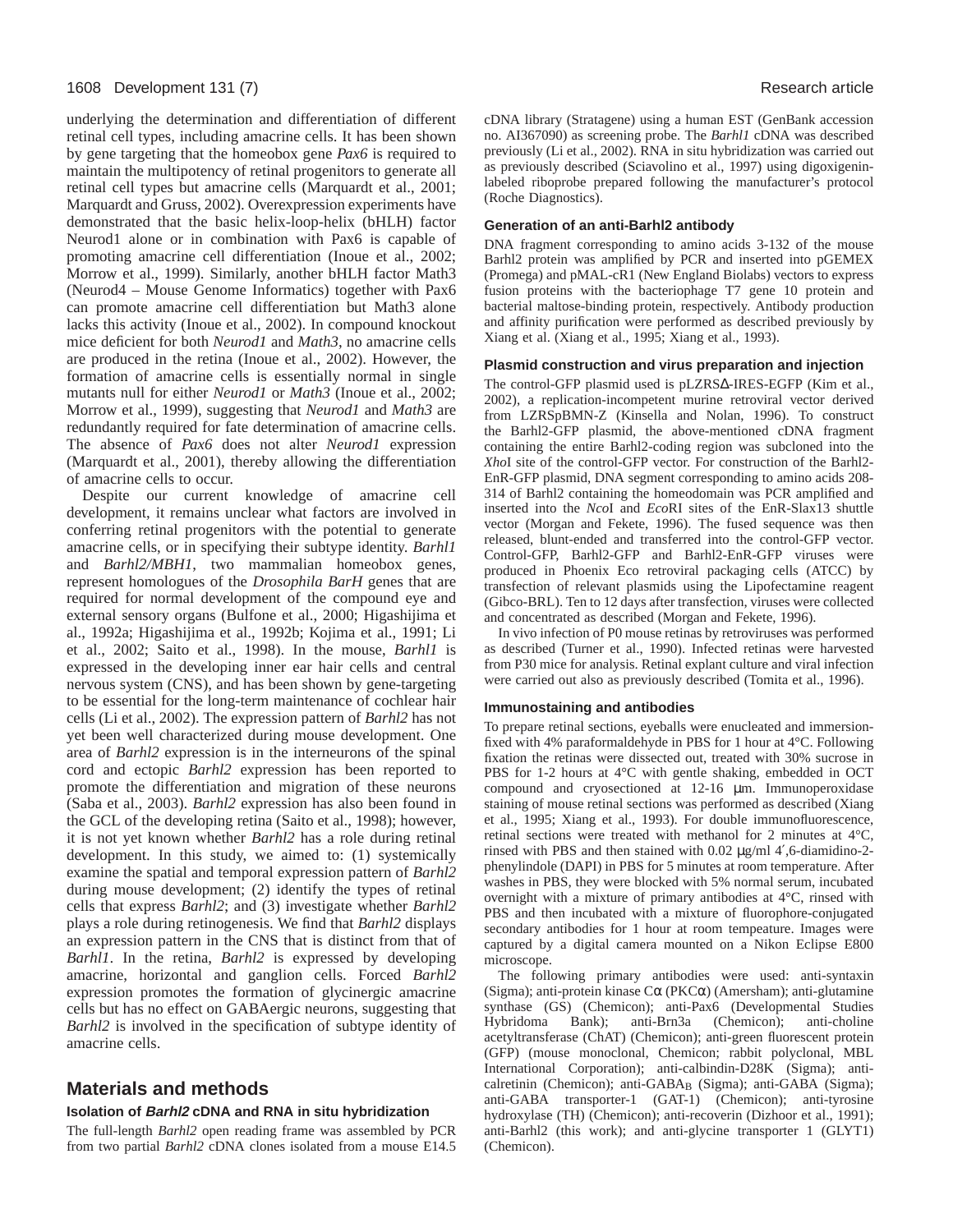#### **Quantification**

To quantify GFP<sup>+</sup> cells and GFP+ cells colocalized with cell typespecific markers on sections of retinas infected with control-GFP, Barhl2-GFP or Barhl2-EnR-GFP viruses, 500-3500 GFP<sup>+</sup> cells were usually scored for each retina and at least three retinas were analyzed for each type. For retinas labeled with the anti-TH antibody; however, more than 10000 GFP<sup>+</sup> cells were counted in each retina owing to the paucity of TH-immunoreactive cells. All data were tested for significance using two sample Student's *t*-test with unequal variances.

## **Results**

## **Patterns of Barhl2 expression during CNS development**

To understand the role of the *Barhl2* gene in the mouse, we systemically analyzed by RNA in situ hybridization its spatial and temporal expression patterns during embryonic and postnatal development. We found that the expression of *Barhl2* was restricted only to select areas of the CNS and was absent

## Barhl2 specifies glycinergic amacrine cells 1609

from non-neural tissues. During embryogenesis, *Barhl2* is first expressed in two symmetric stripes within the diencephalon at E9.5 (Fig. 1A). By E11.5, its expression extends to the mesencephalon and the entire length of the dorsal neural tube (Fig. 1B). In the neural tube, *Barhl2* appears to be expressed in the D1 dorsal sensory interneurons (Fig. 1C). These cells migrate ventrally following a superficial pathway, eventually localizing into two small lateral columns between the alar and basal plates of the spinal cord by E14.5 (Fig. 1C,D).

From E14.5 to P1, *Barhl2* expression is found in neurons of the pyriform cortex and diagonal band within the telencephalon (Fig. 1E,F,J,K). In the diencephalon, *Barhl2* is prominently expressed in the epithalamic and intermediate thalamic neuroepithelia, ventral thalamus, preoptic area, paraventricular nucleus, as well as in the mammillary body (Fig. 1E-G,K,L,P). *Barhl2* expression in the mesencephalon is detected in the superior and inferior colliculi, periaqueductal gray and tegmentum (Fig. 1G,H,M,N). In the developing cerebellum, no signal is observed at E14.5 (Fig. 1H,I). Only by P1 is *Barhl2*



**Fig. 1.** Expression of *Barhl2* during CNS development. (A-P) The *Barhl2* transcript was detected by in situ hybridization in whole-mount embryos (A,B) and in sagittal (C) and coronal (D-P) sections from embryonic and postnatal mice at the indicated developmental stages. *Barhl2* expression is initiated at E9.5 in two symmetric stripes within the diencephalon (A). At later stages, its expression is found in select regions of the telencephalon, diencephalon, mesencephalon, cerebellum, medulla and spinal cord (B-P), as well as in the retina and pineal gland (E,F). aes, anterior extramural migratory stream; AP, alar plate; BP, basal plate; Cb, cerebellum; D, diencephalon; D1, D1 interneuron; DB, diagonal band; EGL, external granule layer; ET, epithalamic neuroepithelium; IC, inferior colliculus; ION, inferior olivary nucleus; IT, intermediate thalamic neuroepithelium; LRL, lower rhombic lip; M, mesencephalon; Me, medulla; MM, mammillary region; NR, neural retina; NT, neural tube; PA, periaqueductal gray; PC, pyriform cortex; PG, pineal gland; PGN, pontine gray nucleus; PO, preoptic area; PV, paraventricular nucleus; SC, superior colliculus; SpC, spinal cord; ST, spinal trigeminal nucleus; T, telencephalon; URL, upper rhombic lip; VT, ventral thalamus. Scale bar: 25 µm in I; 50 µm in C,O; 100 µm in D,P; 250 µm in A,E-N; 333 µm in B.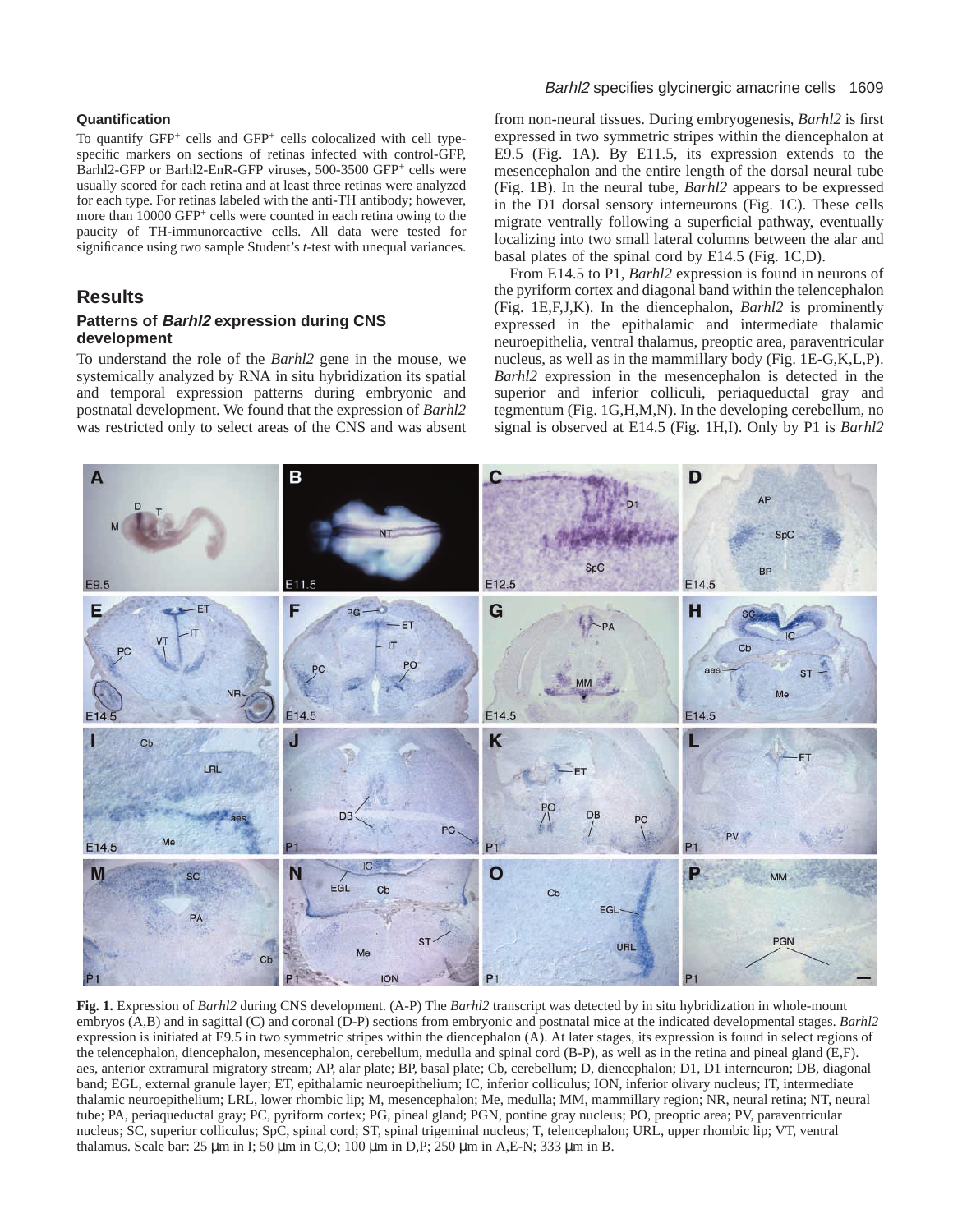

**Fig. 2.** Spatial and temporal expression patterns of *Barhl* genes during mouse retinogenesis. (A,B) In situ hybridization analysis of E14.5 and P1 retinal sections using a *Barhl2* antisense probe showed prominent signals in the inner retina. (C-F) Retinal sections from the indicated developmental stages were immunostained with an anti-Barhl2 antibody. In embryonic, postnatal and adult retinas, the anti-Barhl2 antibody labeled many cells in the inner nuclear and ganglion cell layers (C-F), as well as some migratory cells within the outer neuroblastic layer (C,D). Arrows indicate representative differentiating and mature horizontal cells. (G) In situ hybridization analysis of E16.5 retinal sections using a *Barhl1* antisense probe detected no signals in the retina. (H) X-gal staining of retinal sections from E16.5 *Barhl1lacZ/+* embryos counterstained with Fast Red. No β-galactosidase activity was detected in the retina. GCL, ganglion cell layer; inbl, inner neuroblastic layer; INL, inner nuclear layer; IPL, inner plexiform layer; IS, inner segment; onbl, outer neuroblastic layer; ONL, outer nuclear layer; OPL, outer plexiform layer; OS, outer segment. Scale bar: 25 µm.

expression seen in the upper rhombic lip and external granule layer (Fig. 1N,O) In the developing precerebellar system, however, there is *Barhl2* expression in the anterior extramural migratory stream at E14.5, even though it is absent from any of the precerebellar nuclei, including the pontine gray and reticulotegmental nuclei derived from the anterior extramural migratory stream (Fig. 1H,I,P). In the medulla, *Barhl2* is expressed in neurons of developing principal and spinal trigeminal nuclei (Fig. 1H,N). In addition to these brain structures, *Barhl2* expression is also found in developing neural retina and pineal gland (Fig. 1E,F).

### **Expression of Barhl2 in amacrine, horizontal and ganglion cells but not in mitotic progenitors during retinogenesis**

As revealed by RNA in situ hybridization, during retinogenesis, *Barhl2* transcripts were found primarily in the inner neuroblastic layer at E14.5 and then in the INL and GCL at late embryonic and postnatal stages (Fig. 2A,B). *Barhl1* transcripts, by contrast, were not detectable in embryonic and postnatal retinas (Fig. 2G). We further made use of a *lacZ* reporter knocked in the *Barhl1* locus to examine whether *Barhl1* was expressed in the retina (Li et al., 2002). No βgalactosidase activity was ever seen in retinas of *Barhl1lacZ/+* mice at any developmental stages (Fig. 2H), demonstrating that of the two *Barhl* genes, *Barhl2* is uniquely expressed in the developing retina.

As several cell classes, including amacrine, bipolar, horizontal, Müller and ganglion cells, reside within the INL and GCL, it was not possible to identify the types of cells that express *Barhl2* by in situ hybridization. Thus, we raised a specific polyclonal anti-Barhl2 antibody (see Materials and methods) to determine the cellular and subcellular distribution of Barhl2 protein during retinal development. This antibody was shown to be specific based on the following observations: (1) immunostaining with anti-Barhl2 gave the same labeling pattern in the mouse embryo as revealed by in situ hybridization; and (2) anti-Barhl2 did not stain inner ear hair cells where only *Barhl1* is expressed (data not shown).

By immunostaining retinal sections from various developmental stages, we used the anti-Barhl2 antibody to examine retinal expression patterns of the protein. Consistent with it being a homeodomain transcription factor, Barhl2 is nuclear (Fig. 2C-F). Similar to its transcripts detected by in situ hybridization, Barhl2 is first seen in cells within the inner neuroblastic layer at E13.5. By E17.5, it is distributed largely in cells of the INL and GCL (Fig. 2C). Interestingly, however, anti-Barhl2 immunolabeled additional cells scattered within the outer neuroblastic layer at E13.5-17.5 (Fig. 2C). At P1, anti-Barhl2 also additionally labeled a layer of evenly spaced cells in the outer neuroblastic layer (Fig. 2D), which at P14 became a layer of cells lining at the border between the outer plexiform layer and INL (Fig. 2E), a position where horizontal cells are normally situated. At P14 and in the adult, the large majority of Barhl2-immunoreactive cells are located within the inner half of the INL as well as in the GCL, where amacrine and ganglion cells reside (Fig. 2E,F).

The cells expressing Barhl2 in the outer neuroblastic layer of embryonic retinas could be either mitotic progenitors or newly generated cells en route to the INL and GCL or both. To distinguish these possibilities, S-phase cells within E17.5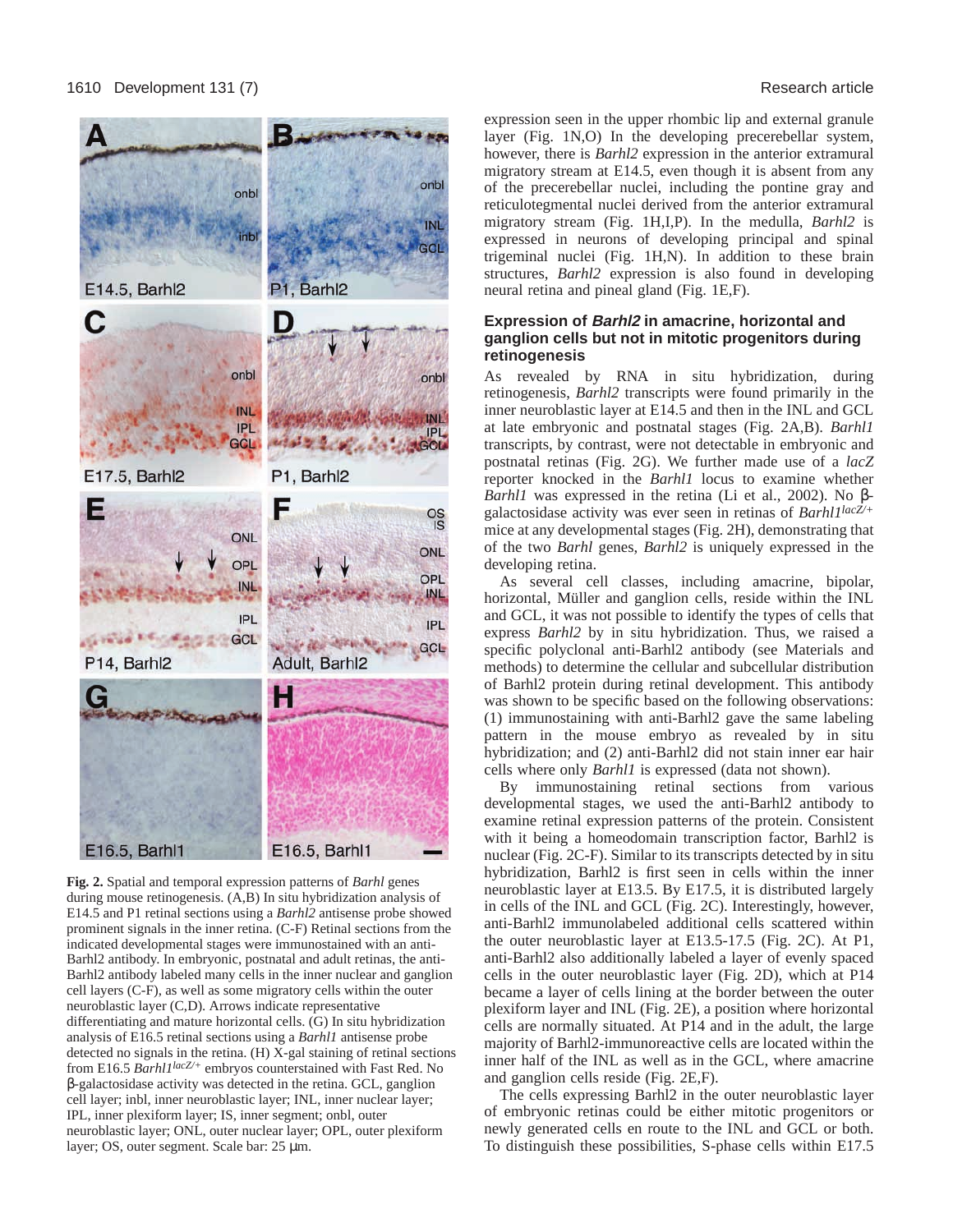#### Barhl2 specifies glycinergic amacrine cells 1611

retinas were pulse labeled by the thymidine analog BrdU, followed by double-immunostaining using anti-Barhl2 and anti-BrdU antibodies (Fig. 3A). In the outer neuroblastic layer, we found that none of the small number of scattered cells immunoreactive for Barhl2 colocalized with any of the large number of proliferative cells labeled by anti-BrdU (Fig. 3A). Thus, Barhl2 appears to be expressed exclusively by postmitotic cells during retinal development.

To determine the types of cells that express Barhl2, we doubleimmunostained adult retinal sections with the anti-Barhl2 antibody and antibodies against markers for different cell types. As shown in Fig. 3B, there appears to be a complete colocalization between Barhl2 and syntaxin, a marker for all amacrine cells, in cells within the inner half of the INL, indicating that Barhl2 may be expressed by all amacrine cells. In agreement with this notion, Barhl2 is expressed by all amacrine cells that are immunoreactive for GLYT1, the GABA receptor GABA<sub>B</sub>, calretinin or calbindin D-28k (Fig. 3C-F). Similarly, all horizontal cells positive for calbindin are immunoreactive for Barhl2 as well (Fig. 3F). Double-immunostaining with an antibody against Brn3a, a marker for ~70% of ganglion cells (Xiang et al., 1995), showed that only 33% of Brn3aimmunoreactive cells were labeled by anti-Barhl2 (Fig. 3G), implicating that many cells in the GCL which are positive for Barhl2 but negative for Brn3a must be displaced amacrine cells (Fig. 3G). In support of this explanation, within the GCL, the large majority of cells immunoreactive for GABA<sub>B</sub> or calretinin, two proteins expressed in displaced amacrine cells and some ganglion cells, are colocalized with Barhl2 (Fig. 3D,E). However, we observed no colocalization in retinal cells between Barhl2 and PKCα or GS (Fig. 3H,I), which respectively are markers for rod bipolar and Müller cells. Thus, our results suggest that during retinal development Barhl2 is expressed only in developing and mature amacrine and horizontal cells plus a subpopulation of ganglion cells.

## **Forced Barhl2 expression promotes the formation of glycinergic amacrine cells**

As a first step to understand the role of

Barhl2 during retinal development, we investigated the effect of forced Barhl2 expression in retinal progenitors.



**Fig. 3.** Localization of Barhl2 protein in postmitotic amacrine, horizontal and ganglion cells. (A) Retinal sections from BrdU-labeled E17.5 embryos were double-immunostained with antibodies against Barhl2 (red) and BrdU (green). Barhl2-immunoreactive cells, even those within the outer neuroblastic layer (indicated by arrowheads), do not overlap the S-phase cells immunoreactive for BrdU. (B-I) Double-immunolabeling of adult retinal sections using an anti-Barhl2 antibody and antibodies against several indicated cell type-specific marker proteins. Barhl2 appears to be expressed in all amacrine cells immunoreactive for syntaxin (B), glycine transporter 1 (GLYT1) (C), GABA receptor GABAB (D), calretinin (E) and calbindin D-28k (F); and in all horizontal cells immunoreactive for calbindin (F), but only in a subset of ganglion cells immunoreactive for Brn3a (G). By contrast, Barhl2 is absent from rod bipolar and Müller cells immunoreactive for protein kinase  $C\alpha$  (PKC) and glutamine synthase (GS), respectively (H,I). Arrows indicate representative colocalized cells. GCL, ganglion cell layer; INL, inner nuclear layer; IPL, inner plexiform layer; onbl, outer neuroblastic layer; ONL, outer nuclear layer; OPL, outer plexiform layer. Scale bar: 10 µm in A-F,H,I; 16.7 µm in G.

Overexpression of Barhl2 in the mouse retina was achieved by a replication-incompetent murine retroviral vector derived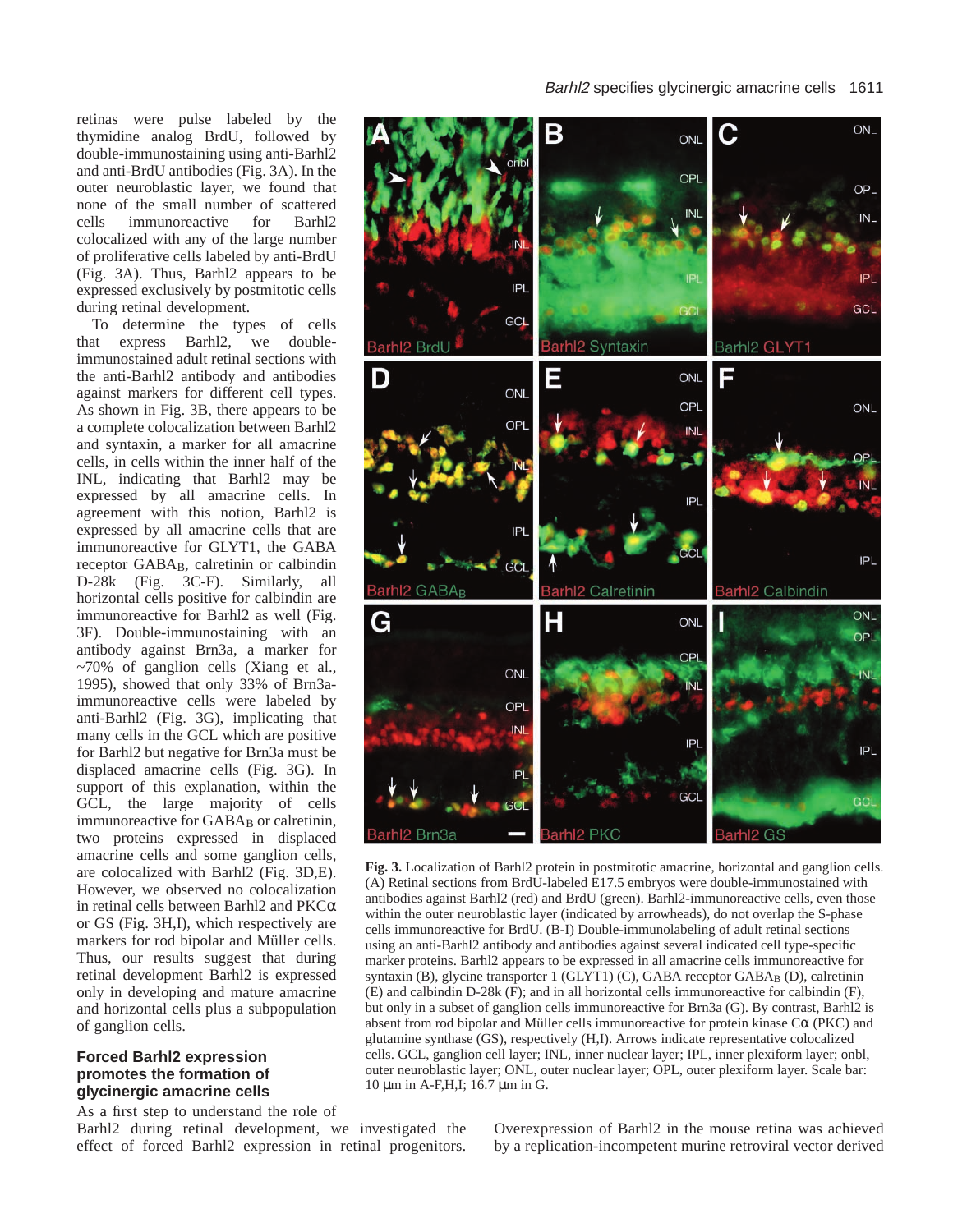#### 1612 Development 131 (7) Research article

from LZRSpBMN-Z (Fig. 4A) (Kim et al., 2002; Kinsella and Nolan, 1996). Retinas were infected at P0 by subretinal injection of Barhl2-GFP or control-GFP viruses and analyzed at P30. The laminar position and morphology of GFP-positive cells were monitored in retinal sections. Although most virusinfected GFP<sup>+</sup> cells became rod cells located within the ONL in retinas infected with either control-GFP or Barhl2-GFP viruses, there appeared to be a significant increase in the number of GFP<sup>+</sup> cells residing in the inner region of the INL in retinas infected with Barhl2-GFP viruses (Fig. 4B,C). To more accurately assess cell distribution, we quantified the



**Fig. 4.** Effect of forced Barhl2 expression on retinal inner nuclear cells. (A) Schematic of control-GFP and Barhl2-GFP retroviral constructs. In Barhl2-GFP, a bicistronic transcript containing an internal ribosomal entry site (IRES) is produced from the viral LTR promoter, which allows efficient expression of both Barhl2 and the GFP marker protein. (B,C) Virus-transduced GFP<sup>+</sup> (green) cells were visualized in P30 retinal sections that were weakly counterstained with nuclear DAPI. Infection with Barhl2-GFP viruses caused a significant increase of cells situated within the inner region of the inner nuclear layer. Arrows in C indicate two such cells. (D) Percentages of virus-transduced cells located in different cellular layers of the retina (means $\pm$ s.d.). More than 600 GFP<sup>+</sup> cells in three independent retinas were scored for either control-GFP or Barhl2- GFP virus. The inner nuclear layer was divided into the outer and inner halves for quantitation. GCL, ganglion cell layer; INL, inner nuclear layer; IPL, inner plexiform layer; ONL, outer nuclear layer; OPL, outer plexiform layer. Scale bar: 10 µm.

number of GFP<sup>+</sup> cells located in different retinal layers. In retinas infected with Barhl2-GFP viruses, we found that the percentage of GFP<sup>+</sup> cells located within the inner half of the INL increased from 8.6% in the control to 16.9% (Fig. 4D). By contrast, the proportion of GFP<sup>+</sup> cells distributed within the outer half of the INL dropped sharply from 9.4% in the control to only 1.5% in retinas infected with Barhl2-GFP viruses (Fig. 4D). There was no difference in the number of GFP<sup>+</sup> cells distributed in the ONL and GCL in retinas infected with either control-GFP or Barhl2-GFP viruses (Fig. 4D). Thus, forced Barhl2 expression significantly increases the formation of cells located within the inner half of the INL at the expense of cells located within the outer half of the INL.

Given the location of amacrine cells within the inner half of the INL we speculated that amacrine cell differentiation might be promoted by overexpression of Barhl2. To confirm this effect, we utilized a variety of cell-type specific antibodies to determine the types of GFP<sup>+</sup> cells. By doubleimmunofluorescence, we found that ectopically expressed Barhl2 appeared to significantly increase the number of GFP<sup>+</sup> cells immunoreactive for syntaxin, Pax6 or GLYT1, all proteins expressed in amacrine cells (Fig. 5A-F). As well, it increased the number of GFP<sup>+</sup> cells that were weakly immunoreactive for calbindin (Fig. 5G,H). As shown in Fig. 6A, quantitation of colocalized cells revealed that forced Barhl2 expression increased the percentage of syntaxin<sup>+</sup> cells from 3.8% to 14.7%, Pax6<sup>+</sup> cells from 2.1% to 12.7%,  $GLYT1<sup>+</sup>$  cells from 0.7% to 4.5%, and calbindin<sup>+</sup> cells from 0.7% to 2.4%. By contrast, no change was observed in the number of GFP<sup>+</sup> cells immunoreactive for GABA, GAT-1, ChAT or TH in retinas infected with Barhl2-GFP viruses (Fig. 5I,J, Fig. 6A). As cholinergic (ChAT+) and dopaminergic (TH+) amacrine cells are GABAergic as well, it appears that Barhl2 is able to promote the differentiation of amacrine cells and glycinergic amacrine cells in particular, but has no effect on the formation of GABAergic amacrine cells. In agreement with this notion, only weak calbindinimmunoreactive cells were increased by Barhl2 overexpression, whereas the number of strong calbindinimmunoreactive amacrine cells, which have been shown to represent cholinergic neurons (Haverkamp and Wassle, 2000), was not altered (Fig. 5G,H).

#### **Forced Barhl2 expression suppresses the formation of bipolar and Müller cells**

Given the substantial decrease of GFP<sup>+</sup> cells within the outer half of the INL in retinas infected with Barhl2-GFP viruses (Fig. 4), there might be potential reduction of bipolar, horizontal and/or Müller cells in these retinas. We investigated this possibility by immunofluorescence using antibodies specific to these and other cell types. Interestingly, essentially no GFP+ cells became PKCα-immunoreactive rod bipolar cells in retinas infected with Barhl2-GFP viruses, whereas in control retinas, 4.2% of GFP<sup>+</sup> cells were immunoreactive for  $PKC\alpha$ (Fig. 5K,L, Fig. 6A). Similarly, the fraction of GFP<sup>+</sup> cells that were immunoreactive for GS, was diminished from 8.4% in control retinas to only 3% in retinas infected with Barhl2-GFP viruses (Fig. 5M,N, Fig. 6A). By contrast, as revealed by immunostaining with antibodies against calbindin and Brn3a, no GFP<sup>+</sup> cells became calbindin<sup>+</sup> horizontal cells or Brn3a<sup>+</sup>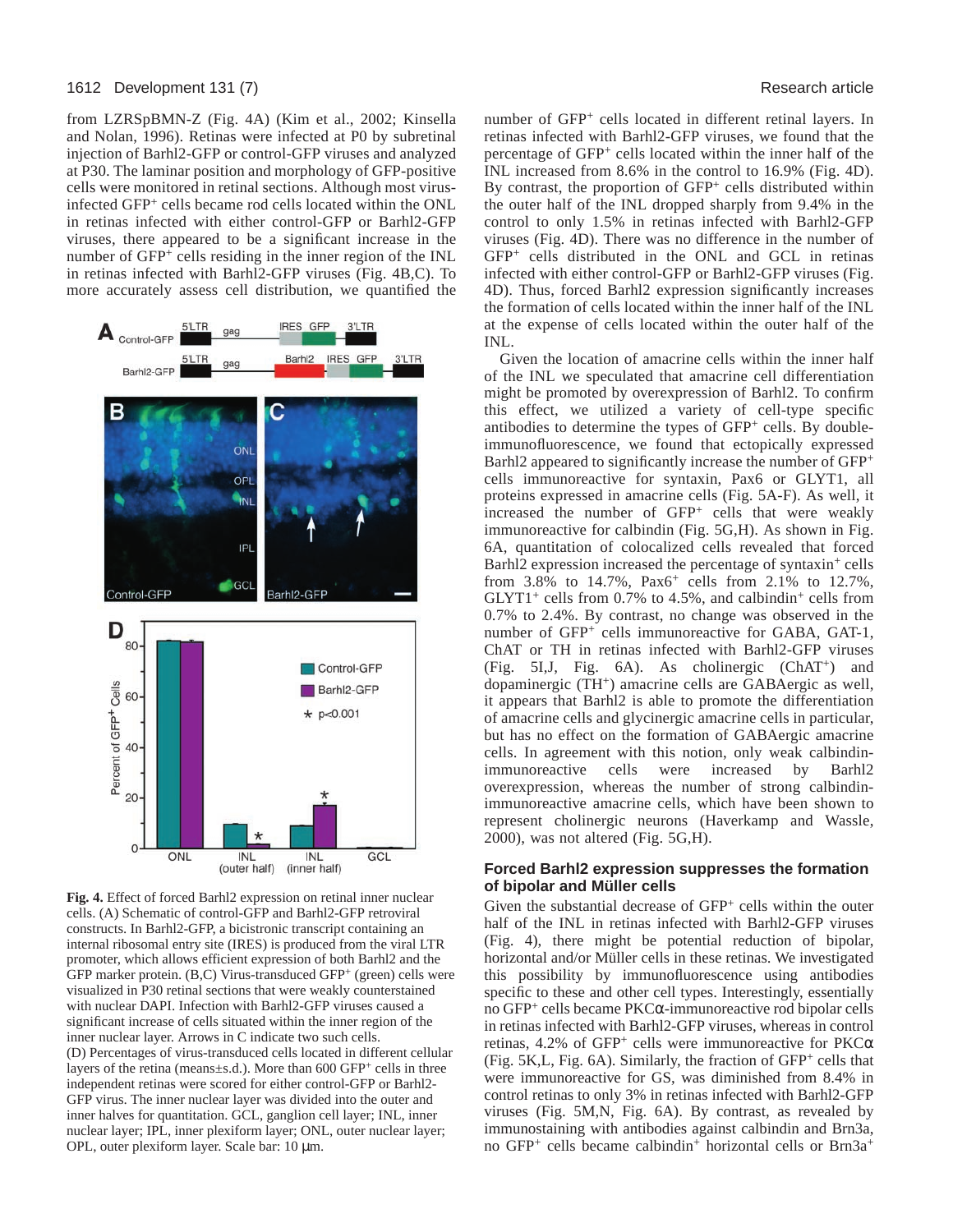ganglion cells in either control retinas or retinas infected with Barhl2-GFP viruses (Fig. 5G,H,O,P, Fig. 6A). Moreover, immunostaining with an antirecoverin antibody showed that  $\sim$ 82% of all GFP<sup>+</sup> cells differentiated into photoreceptors in both control retinas and retinas infected with Barhl2-GFP viruses (Fig. 6A). Thus, forced Barhl2 expression in retinal progenitors at P0 completely blocks the formation of rod bipolar cells as well as strongly suppresses the formation of Müller cells, whereas it does not affect the formation of photoreceptor, horizontal or ganglion cells.

The effect of forced Barhl2 expression on bipolar and Müller cells could result from increased death of virus-transduced cells. To test this possibility, we measured the number of apoptotic GFP<sup>+</sup> cells by assaying for the active caspase 3 immunoreactivity in P4 and P10 retinas infected with control-GFP or Barhl2-GFP viruses. No significant difference was observed in the percentage of apoptotic GFP<sup>+</sup> cells between control retinas and retinas infected with Barhl2-GFP viruses at P4 (Barhl2 mean±s.d., 0.29±0.10%, *n*=4; control, 0.22±0.06%, *n*=3) or P10 (Barhl2, 0.12±0.06%, *n*=3; control, 0.15±0.03%, *n*=3). As Barhl2 is expressed only by postmitotic cells and hence is unlikely to affect cell proliferation, it most probably exerts its retinal function by influencing specification and/or differentiation of retinal cell types.

As retinal progenitors change their competent states during development, we investigated whether overexpressed Barhl2 had different effects at embryonic stages, in particular, on the earlierborn horizontal and ganglion cells. In these experiments, retinal explants from E13.5, E17.5 or P0 mice were infected with Barhl2- GFP or control-GFP viruses and cultured in vitro for 14 days before analysis. Compared with P0 retinas

infected in vivo, we found that very similar results could be obtained from these explants (Fig. 6). For example, with E17.5 retinal explants, overexpressed Barhl2 increased amacrine cells positive for syntaxin, Pax6, GLYT1 or calbindin, reduced cells Barhl2 specifies glycinergic amacrine cells 1613



**Fig. 5.** Effect of misexpressed Barhl2 on the formation of different retinal cell types. (A-P) Sections from P30 retinas infected with control-GFP (A,C,E,G,I,K,M,O) or Barhl2-GFP (B,D,F,H,J,L,N,P) viruses were double-immunostained with an anti-GFP antibody and antibodies against syntaxin (A,B), Pax6 (C,D), glycine transporter 1 (GLYT1) (E,F), calbindin (G,H), GABA (I,J), PKCα (K,L), glutamine synthase (GS) (M,N) or Brn3a (O,P). All sections were weakly counterstained with nuclear DAPI. Forced Barhl2 expression resulted in a significant increase in the number of amacrine cells immunoreactive for syntaxin (A,B), Pax6 (C,D), GLYT1 (C,D) and calbindin (E,F), whereas it had no effect on amacrine cells immunoreactive for GABA (I,J) and ganglion cells immunoreactive for Brn3a (O,P). Moreover, it greatly suppressed the formation of rod bipolar cells immunoreactive for  $PKC\alpha$  (K,L) and Müller cells immunoreactive for GS (M,N). Arrows indicate representative colocalized cells. GCL, ganglion cell layer; INL, inner nuclear layer; IPL, inner plexiform layer; ONL, outer nuclear layer. Scale bar: 25 µm.

immunoreactive for  $PKC\alpha$  or GS, but did not alter the number of cells positive for GAT-1 (Fig. 6B). Similarly, it had no effect on calbindin<sup>+</sup> horizontal cells or Brn3a+ ganglion cells (Fig. 6B).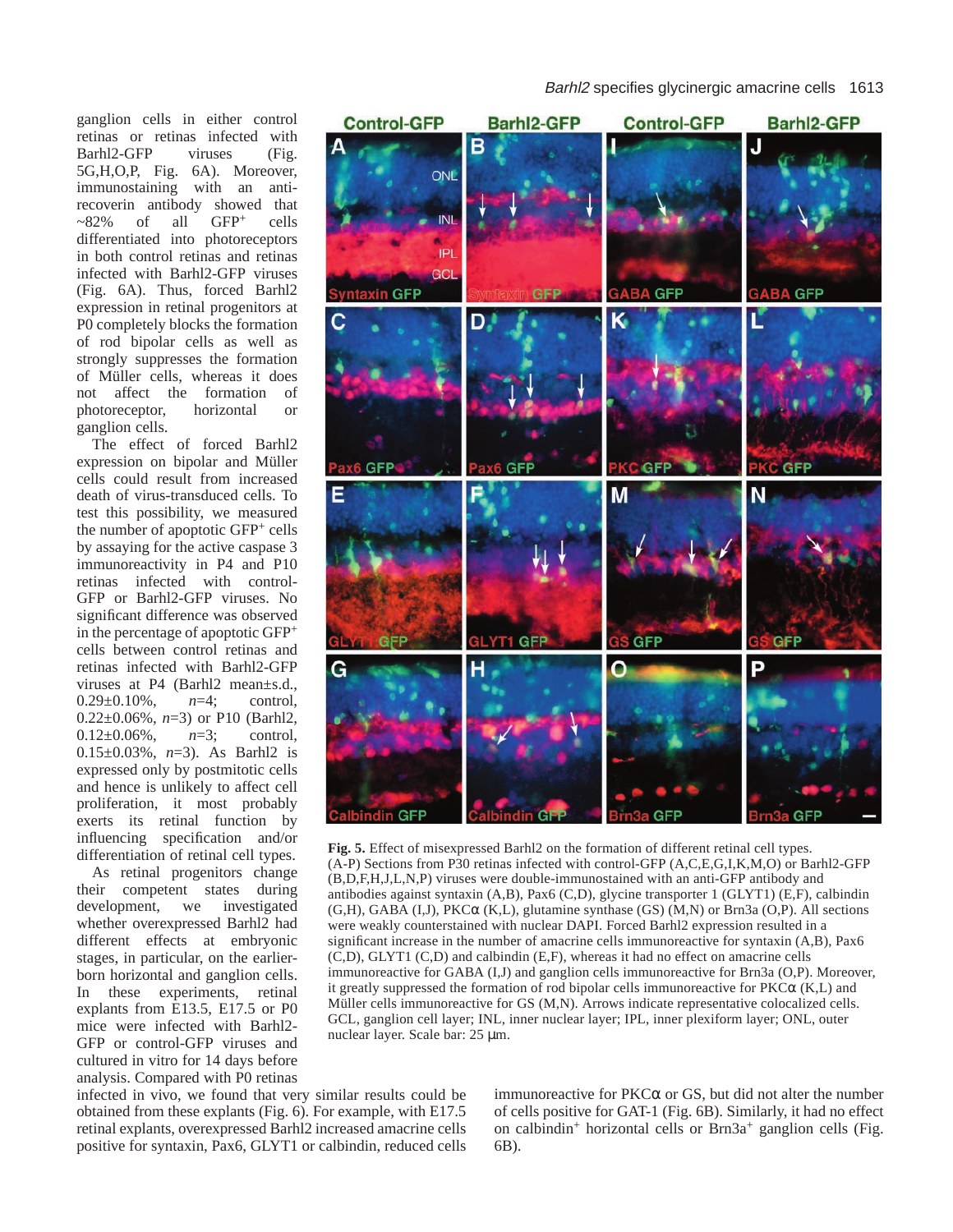## **Overexpression of a dominant-negative form of Barhl2 inhibits the formation of glycinergic amacrine cells**

To test whether Barhl2 acts as a transcriptional activator for the specification of glycinergic amacrine cells, we constructed a dominant-negative viral plasmid, Barhl2-EnR-GFP, by fusing the repressor domain of the *Drosophila* engrailed protein to the Barhl2 homeodomain region (Fig. 7A). Compared with retinas infected with control-GFP viruses, we found that the fraction of GFP<sup>+</sup> cells distributed in the INL was reduced from 19.7% to 10.4% in retinas infected with Barhl2-EnR-GFP viruses (Fig. 7D,E). This decrease manifested a proportional reduction of GFP+ cells within both the inner and outer halves of the INL and was accompanied by an ~10% increase in the number of GFP+ cells located in the ONL (Fig. 7B).

To determine the types of  $GFP^+$  cells diminished in the INL of retinas infected with Barhl2-EnR-GFP viruses, we measured the number of GFP<sup>+</sup> cells immunoreactive for



**Fig. 6.** Quantitation of virus-transduced retinal cells that became immunoreactive for a series of cell type-specific markers. (A) P0 retinas infected in vivo. (B) E17.5 retinal explants infected in vitro. Each histogram represents the mean±s.d. for three or four retinas. More than 530 GFP+ cells were scored in each retina. ChAT, choline acetyltransferase; GAT-1, GABA transporter 1; GLYT1, glycine transporter 1; GS, glutamine synthase; TH, tyrosine hydroxylase.

various cell type-specific markers. First, for GFP<sup>+</sup> amacrine cells immunoreactive for Pax6, calbindin or GLYT1, overexpressed Barhl2-EnR decreased their proportions from 2.5% in the control to 1.5%, 0.9 to 0.4% or 0.9 to 0.3%, respectively (Fig. 7C,F-I), consistent with Barhl2 being a positive regulator for glycinergic amacrine cell formation. By contrast, it notably did not alter the percentage of GFP+ amacrine cells immunoreactive for GABA (Fig. 7C,J,K). Second, in agreement with the notion that Barhl2 acts as a negative regulator for the formation of bipolar and Müller cells, overexpressed Barhl2-EnR markedly reduced the fractions of GFP<sup>+</sup> cells that became immunoreactive for PKC $\alpha$  or GS (Fig. 7C). Third, accompanying the reduced number of amacrine, bipolar and Müller cells in retinas infected with Barhl2-EnR-GFP viruses, there was a corresponding 9% increase in the number of GFP<sup>+</sup> photoreceptor cells immunoreactive for recoverin (Fig. 7C). Finally, overexpressed Barhl2-EnR resulted in no changes

> in the number of GFP<sup>+</sup> horizontal cells immunoreactive for calbindin, or GFP<sup>+</sup> ganglion cells immunoreactive for Brn3a (Fig. 7C).

# **Discussion**

## **Distinct expression patterns of Barhl genes in the nervous system**

Two homologous *Barhl* genes, *Barhl1* and *Barhl2*, have been identified in mammals (Bulfone et al., 2000; Saito et al., 1998). A rather complete analysis of the *Barhl1* expression profile in the mouse has been reported (Li et al., 2002; Bulfone et al., 2000), whereas the expression pattern of *Barhl2* has not been thoroughly investigated (Saito et al., 1998). The systematic analysis of *Barhl2* expression pattern in this work allows us to compare the similarities and differences of these two genes in their expression patterns during mouse development. We find that *Barhl1* and *Barhl2* display distinct expression patterns in the nervous system while sharing some overlapping expression profiles in the CNS. First, in sensorineural tissues, *Barhl2* is uniquely expressed in the retina, while *Barhl1* is uniquely expressed in the inner ear hair cells (Li et al., 2002), suggesting that each may play a unique, nonredundant role in the respective tissue. This is indeed the case as demonstrated by this and our previous work (Li et al., 2002). Second, in the brain, *Barhl2* is uniquely expressed in the telencephalon, thalamus, preoptic area, paraventricular nucleus, sensory trigeminal nuclei and pineal gland but absent from the posterior extramural migratory stream and all mossy fiber precerebellar nuclei (Fig. 1). The opposite is true for *Barhl1* (Bulfone et al., 2000). Third, *Barhl1* and *Barhl2* have overlapping expression patterns within the mammillary body, midbrain, cerebellum and spinal cord (Bulfone et al., 2000), suggesting a possible functional redundancy between these two genes in these CNS regions.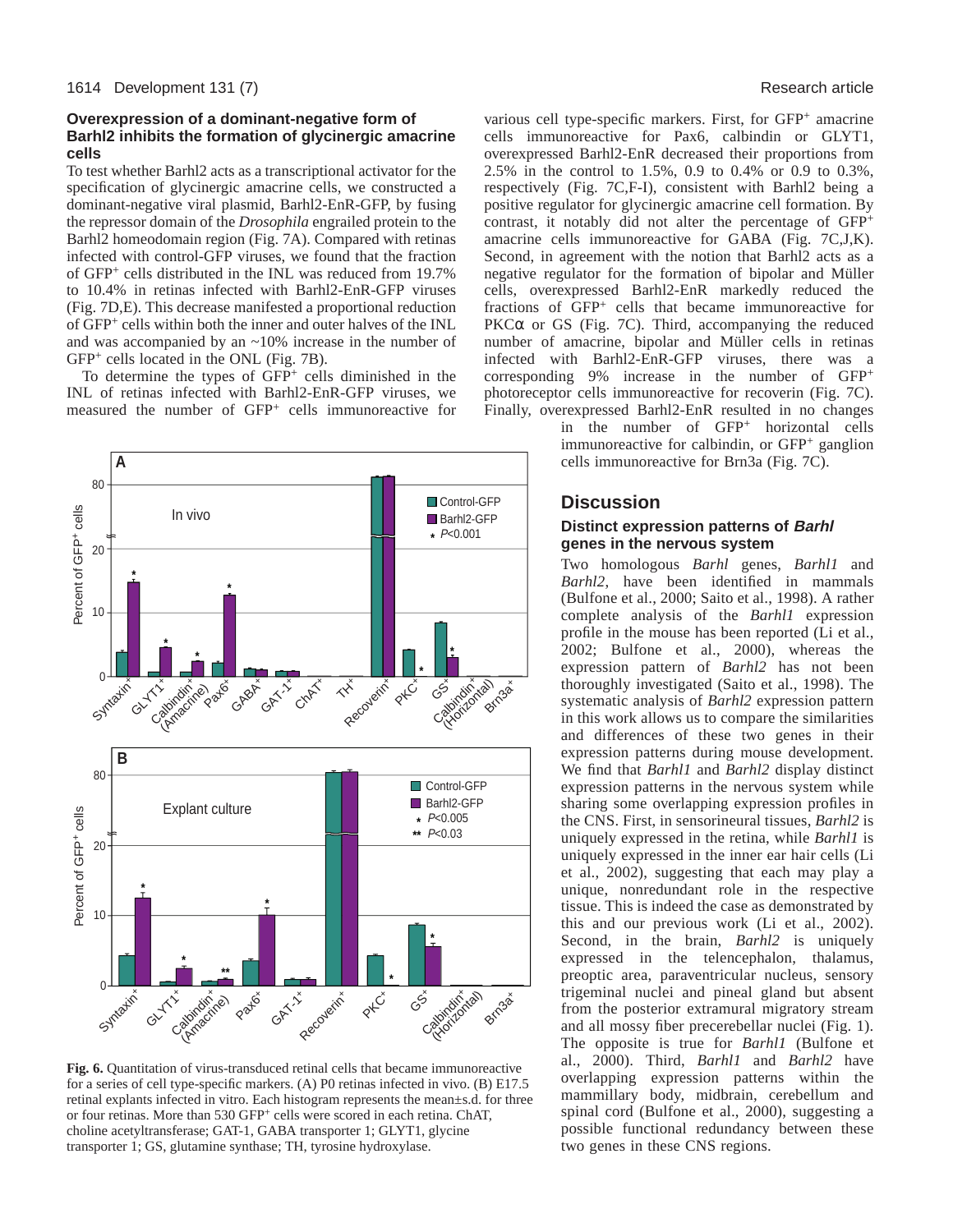#### Barhl2 specifies glycinergic amacrine cells 1615





negative form of Barhl2 on the formation of different retinal cell types. (A) Schematic of control-GFP and Barhl2-EnR-GFP retroviral constructs. (B) Percentages of virustransduced cells located in different cellular layers of the retina (means±s.d.). More than 500 GFP+ cells in three or four independent retinas were scored for either control-GFP or Barhl2- EnR-GFP virus. (C) Percentages of virus-transduced cells that became immunoreactive for a series of cell type-specific markers. Each histogram represents the mean±s.d. for three to five retinas. More than 500 GFP+ cells were scored in each retina. (D,E) Virus-transduced GFP+ cells were visualized in P30 retinal sections that were weakly counterstained with DAPI. Infection with Barhl2-EnR-GFP viruses resulted in a significant decrease of INL cells.

**Fig. 7.** Effect of a dominant-

(F-K) Sections from P30 retinas infected with control-GFP or

Barhl2-EnR-GFP viruses were double-immunostained with an anti-GFP antibody and antibodies against Pax6 (F,G), GLYT1 (H,I) or GABA (J,K). All sections were weakly counterstained with DAPI. Forced Barhl2-EnR expression reduced the number of amacrine cells immunoreactive for Pax6 (F,G) and GLYT1 (H,I) but had no effect on amacrine cells immunoreactive for GABA (J,K). Arrows indicate representative colocalized cells. EnR, engrailed repressor domain; GCL, ganglion cell layer; GS, glutamine synthase; INL, inner nuclear layer; IPL, inner plexiform layer; ONL, outer nuclear layer; OPL, outer plexiform layer. Scale bar: 25 µm.

### **Barhl2 is expressed in postmitotic amacrine, horizontal and ganglion cells during retinogenesis**

The expression of *Barhl2* in the retina has provided an excellent opportunity to study its function in the CNS using retina as a model system because of its easy accessibility and well-characterized cell classes. We therefore focused our efforts to investigate the cellular localization of Barhl2 factor and its function during retinogenesis. RNA in situ hybridization reveals the presence of *Barhl2* transcripts within the inner neuroblastic layer at E14.5 and in the INL and GCL in postnatal retinas. Owing to the presence of several cell classes in these layers, however, it is impossible to unequivocally identify the types of cells that express *Barhl2* by in situ hybridization. We thus produced a specific anti-Barhl2 antibody and unambiguously identified by immunostaining all classes of cells that express Barhl2, which include amacrine, horizontal and ganglion cells (Fig. 3). In addition, BrdU labeling experiment indicated that Barhl2 was expressed only by postmitotic cells.

During mouse retinogenesis, birthdating studies have demonstrated that amacrine, horizontal and ganglion cells begin to exit the cell cycle at E11 (Young, 1985). Our analysis has revealed the onset of *Barhl2* expression at E13.5, indicating that *Barhl2* is unlikely to be involved in the fate commitment and initial generation of amacrine, horizontal and ganglion cells. The scattered cells immunoreactive for Barhl2 in the outer neuroblastic layer resemble those of Brn3b<sup>+</sup> migrating ganglion cells or Lim1+ migrating horizontal cells (Liu et al., 2000; Xiang, 1998). They most probably represent newly generated neurons that are differentiating and migrating toward the inner retina to become amacrine, horizontal and ganglion cells. Thus, given its expression only in differentiating and mature neurons, *Barhl2* may play a role in the differentiation and maintenance of amacrine, horizontal and ganglion cells.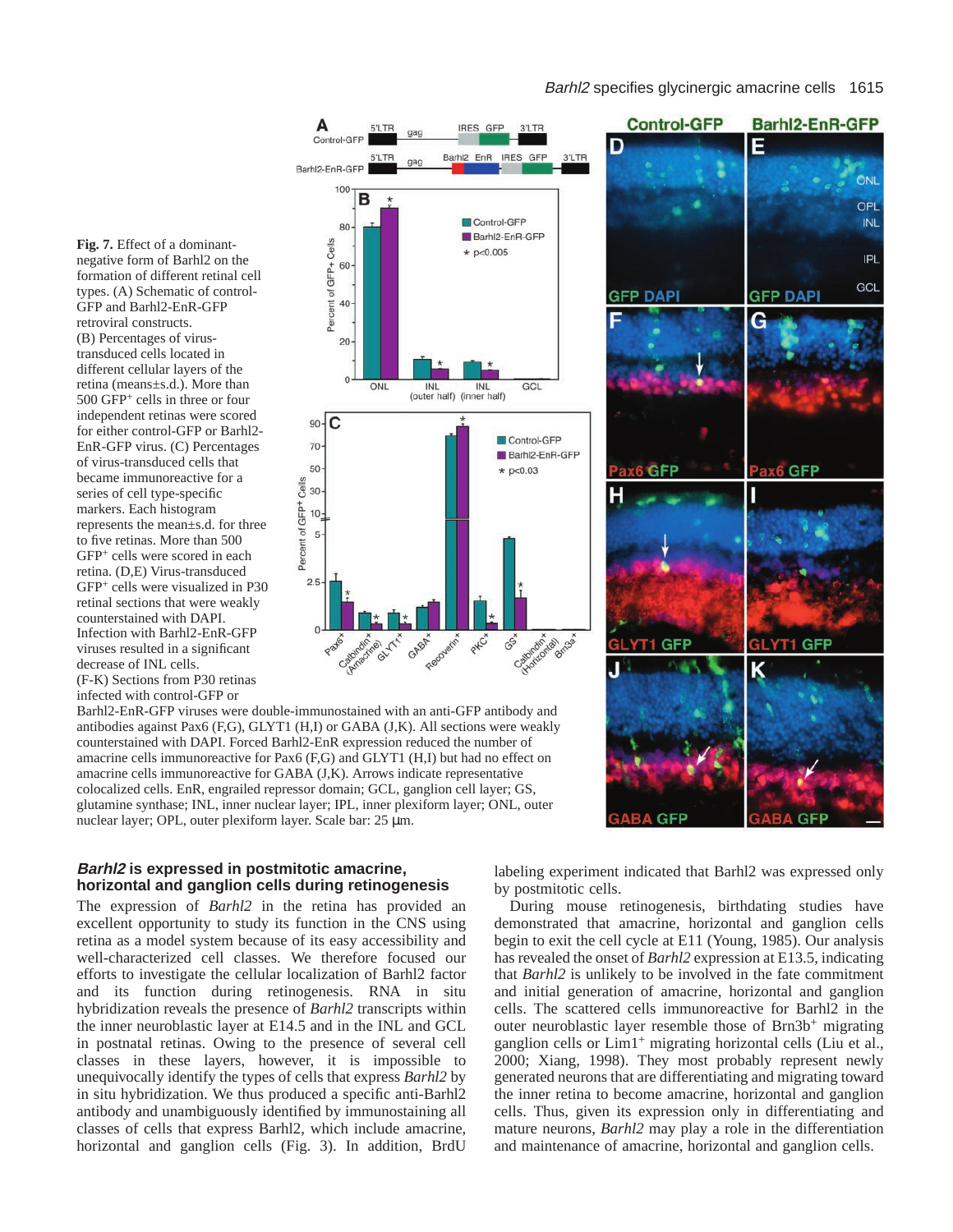## **Barhl2 promotes the differentiation of glycinergic amacrine cells at the expense of bipolar and Müller cells**

The amacrine cells come as many as more than 26 morphological types to fine tune the physiological output of the retina (MacNeil and Masland, 1998). For example, the starburst amacrine cells play a central role in the establishment of retinal direction-selectivity (Fried et al., 2002; Vaney and Taylor, 2002). Amacrine cells can also be divided into two major nonoverlapping groups according to the types of neurotransmitters they contain. These are glycinergic and GABAergic amacrine cells. To date, it remains essentially unknown what factors are involved in the differentiation of these different amacrine cell subtypes. Our work identifies Barhl2 as a key regulator that confers the identity of glycinergic amacrine cells. This effect appears to be specific as overexpressed Barhl2 does not cause even a slight change in the number of GABAergic cells (Fig. 6). Similarly, the Barhl2 homeodomain, when fused with the engrailed repressor, suppresses glycinergic amacrine cells but has no effect on GABAergic neurons. Interestingly, *Pax6*, apart from its essential role in early retinal development, is expressed in differentiating amacrine cells and has been shown to positively regulate the formation of glycinergic amacrine cells as well (Marquardt et al., 2001).

Despite the requirement of Pax6 for retinal progenitors to acquire multipotency, the absence of *Pax6* in mice permits the formation of amacrine cells (Marquardt et al., 2001), implicating that another unknown factor(s) must be required to make the progenitors competent for the generation of amacrine cells. Furthermore, gene targeting has demonstrated that *Math3* and *Neurod1* are redundantly required to specify amacrine cells from progenitors (Inoue et al., 2002; Morrow et al., 1999). These data and our present study have prompted us to propose a genetic pathway governing the determination and differentiation of amacrine cells (Fig. 8). In this model, Math3



Rod, cone, horizontal, biopolar, ganglion and Müller

**Fig. 8.** Schematic depicting genetic relationships between Barhl2 and other transcription factors involved in the development of amacrine cells. Retinal progenitors may acquire the competence to produce amacrine cells by the activation of an unknown factor(s). Competent progenitor cells are then specified by Math3 and Neurod1 to become amacrine cells. Some of the newly generated amacrine cells may differentiate into glycinergic cells by the action of Barhl2 and Pax6. Alternatively, Math3 and Neurod1 may also be able to specify Pax6<sup>+</sup> progenitors into amacrine cells (broken arrow). It is known that  $Pax6<sup>+</sup>$ progenitor cells have the potential to differentiate into rod, cone, horizontal, bipolar, ganglion and Müller cells.

and Neurod1 together specify amacrine cells from retinal progenitors rendered competent by an unknown regulator(s). Barhl2, probably together with Pax6, then promotes the differentiation of glycinergic amacrine cells from faterestricted amacrine progenitors. Such fate-restricted amacrine progenitors have been identified by fate tracing experiments in early rat and *Xenopus* retinas (Alexiades and Cepko, 1997; Huang and Moody, 1997; Moody et al., 2000). However, it remains to be determined what factors are involved in the differentiation of GABAergic amacrine cells. Apart from the absolute requirement of Pax6 for retinal progenitors to produce all retinal cells other than amacrine neurons (Marquardt et al., 2001), the possibility cannot be ruled out that Pax6 also plays a redundant role to confer progenitors with the capacity of amacrine cell generation. Consistent with this notion, forced Pax6 expression can promote an amacrine cell fate in combination with Math3 or Neurod1 (Inoue et al., 2002). Thus, there is a possibility that Pax6<sup>+</sup> progenitor cells may also be specified into amacrine cells by Math3 and Neurod1 (Fig. 8).

We do not know how Barhl2 specifies the identity of only glycinergic amacrine cells while it appears to be expressed by all amacrine cell population. Similarly, it is not clear why the lack of Pax6 activity leads to the loss of only glycinergic amacrine cells while Pax6 is apparently expressed by all differentiating amacrine cells as well (Davis and Reed, 1996; Marquardt et al., 2001). One explanation is that the differentiation of a specific amacrine subtype requires a particular code of transcription factors. Thus, even though Barhl2 is a pro-glycinergic amacrine cell factor, it may promote the differentiation of this subtype only from amacrine cell precursors that express a certain combination of transcription factors. In the spinal cord, it has been demonstrated that the various subtypes of interneurons and motor neurons are specified by different transcriptional codes (Jessell, 2000; Shirasaki and Pfaff, 2002). Our overexpression experiments did not reveal a role for Barhl2 to promote the differentiation

> of horizontal and ganglion cells in which Barhl2 is also expressed. As viral infections were performed in neonatal retinas in this study, one likely possibility is that postnatal retinal progenitors may lose their competence to give rise to these two cell types because nearly all horizontal and ganglion cells are produced prior to birth (Young, 1985). However, the finding that the Prox1 homeoprotein can promote the formation of horizontal cells from postnatal progenitors appears to dispute this possibility (Dyer et al., 2003). In addition, overexpressed Barhl2 in cultured E13.5 and E17.5 retinas did not affect horizontal cell formation. Another possibility is that Barhl2 is adventitiously expressed in horizontal and ganglion cells without any functional consequence. Efforts are under way to produce *Barhl2* knockout mice to distinguish these possibilities.

> Many of the transcription factors involved in retinal development have been shown to act as both positive and negative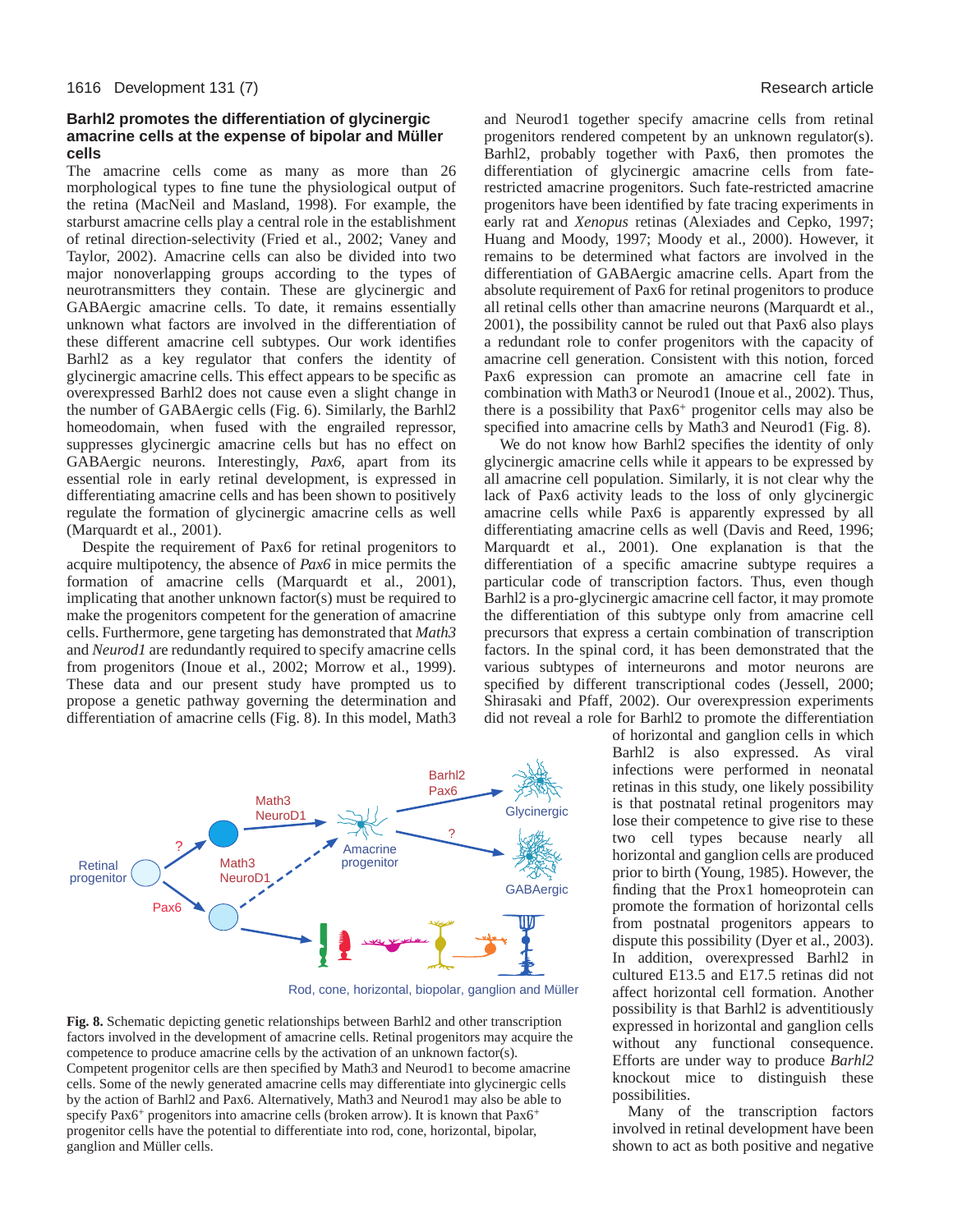regulators depending on different cell types. For example, Rax1 and Hes1 are able to promote a Müller glial cell fate as well as inhibit neuron differentiation (Furukawa et al., 2000). By contrast, Xath5 promotes a ganglion cell fate but blocks the formation of Müller and bipolar cells (Kanekar et al., 1997). Similarly, we show here that Barhl2 can function as a positive factor to specify glycinergic amacrine cells while negatively regulating the formation of bipolar and Müller cells. As Barhl2 is not expressed in mitotic retinal progenitors, conceivably, it may prevent newly selected amacrine cells from differentiating into bipolar or Müller cells. This bifunctional property of retinal developmental regulators may serve to control the production of proper numbers of different cell types and to minimize developmental errors during retinogenesis.

We thank Dr Cory Abate-Shen for providing the retroviral plasmid pLZRS∆-IRES-EGFP; Dr Constance Cepko for the EnR-Slax13 vector; Dr Garry Nolan for the Phoenix Eco cells; Dr Alexander Dizhoor for the anti-recoverin antibody; and Dr Feng Qiu for thoughtful comments on the manuscript. This work was supported by the National Institutes of Health (EY12020 and DC04594 to M.X.).

## **References**

- **Alexiades, M. R. and Cepko, C. L.** (1997). Subsets of retinal progenitors display temporally regulated and distinct biases in the fates of their progeny. *Development* **124**, 1119-1131.
- **Brecha, N., Johnson, D., Peichl, L. and Wassle, H.** (1988). Cholinergic amacrine cells of the rabbit retina contain glutamate decarboxylase and gamma-aminobutyrate immunoreactivity. *Proc. Natl. Acad. Sci. USA* **85**, 6187-6191.
- **Bulfone, A., Menguzzato, E., Broccoli, V., Marchitiello, A., Gattuso, C., Mariani, M., Consalez, G. G., Martinez, S., Ballabio, A. and Banfi, S.** (2000). *Barhl1*, a gene belonging to a new subfamily of mammalian homeobox genes, is expressed in migrating neurons of the CNS. *Hum. Mol. Genet.* **9**, 1443-1452.
- **Cepko, C. L.** (1999). The roles of intrinsic and extrinsic cues and bHLH genes in the determination of retinal cell fates. *Curr. Opin. Neurobiol.* **9**, 37-46.
- **Davis, J. A. and Reed, R. R.** (1996). Role of Olf-1 and Pax-6 transcription factors in neurodevelopment. *J. Neurosci.* **16**, 5082-5094.
- **Dizhoor, A. M., Ray, S., Kumar, S., Niemi, G., Spencer, M., Brolley, D., Walsh, K. A., Philipov, P. P., Hurley, J. B. and Stryer, L.** (1991). Recoverin: a calcium sensitive activator of retinal rod guanylate cyclase. *Science* **251**, 915-918.
- **Dyer, M. A., Livesey, F. J., Cepko, C. L. and Oliver, G.** (2003). Prox1 function controls progenitor cell proliferation and horizontal cell genesis in the mammalian retina. *Nat. Genet*. **34**, 53-58.
- **Famiglietti, E. V., Jr and Kolb, H.** (1975). A bistratified amacrine cell and synaptic circuitry in the inner plexiform layer of the retina. *Brain Res.* **84**, 293-300.
- **Fried, S. I., Munch, T. A. and Werblin, F. S.** (2002). Mechanisms and circuitry underlying directional selectivity in the retina. *Nature* **420**, 411- 414.
- **Furukawa, T., Mukherjee, S., Bao, Z. Z., Morrow, E. M. and Cepko, C. L.** (2000). *rax*, *Hes1*, and *notch1* promote the formation of Müller glia by postnatal retinal progenitor cells. *Neuron* **26**, 383-394.
- **Harris, W. A.** (1997). Cellular diversification in the vertebrate retina. *Curr. Opin. Genet. Dev.* **7**, 651-658.
- **Haverkamp, S. and Wassle, H.** (2000). Immunocytochemical analysis of the mouse retina. *J. Comp. Neurol.* **424**, 1-23.
- **Higashijima, S., Kojima, T., Michiue, T., Ishimaru, S., Emori, Y. and Saigo, K.** (1992a). Dual *Bar* homeo box genes of *Drosophila* required in two photoreceptor cells, R1 and R6, and primary pigment cells for normal eye development. *Genes. Dev.* **6**, 50-60.
- **Higashijima, S., Michiue, T., Emori, Y. and Saigo, K.** (1992b). Subtype determination of *Drosophila* embryonic external sensory organs by redundant homeo box genes *BarH1* and *BarH2*. *Genes. Dev.* **6**, 1005-1018.
- **Huang, S. and Moody, S. A.** (1997). Three types of serotonin-containing amacrine cells in tadpole retina have distinct clonal origins. *J. Comp. Neurol.* **387**, 42-52.
- **Inoue, T., Hojo, M., Bessho, Y., Tano, Y., Lee, J. E. and Kageyama, R.** (2002). Math3 and NeuroD regulate amacrine cell fate specification in the retina. *Development* **129**, 831-842.
- **Jessell, T. M.** (2000). Neuronal specification in the spinal cord: inductive signals and transcriptional codes. *Nat. Rev. Genet.* **1**, 20-29.
- **Kanekar, S., Perron, M., Dorsky, R., Harris, W. A., Jan, L. Y., Jan, Y. N. and Vetter, M. L.** (1997). *Xath5* participates in a network of bHLH genes in the developing *Xenopus* retina. *Neuron* **19**, 981-994.
- **Kim, M. J., Bhatia-Gaur, R., Banach-Petrosky, W. A., Desai, N., Wang, Y., Hayward, S. W., Cunha, G. R., Cardiff, R. D., Shen, M. M. and Abate-Shen, C.** (2002). *Nkx3.1* mutant mice recapitulate early stages of prostate carcinogenesis. *Cancer Res.* **62**, 2999-3004.
- **Kinsella, T. M. and Nolan, G. P.** (1996). Episomal vectors rapidly and stably produce high-titer recombinant retrovirus. *Hum. Gene Ther.* **7**, 1405-1413.
- **Kojima, T., Ishimaru, S., Higashijima, S., Takayama, E., Akimaru, H., Sone, M., Emori, Y. and Saigo, K.** (1991). Identification of a different-type homeobox gene, *BarH1*, possibly causing *Bar (B)* and *Om(1D)* mutations in *Drosophila*. *Proc. Natl. Acad. Sci. USA* **88**, 4343-4347.
- **Kolb, H. and Famiglietti, E. V.** (1974). Rod and cone pathways in the inner plexiform layer of cat retina. *Science* **186**, 47-49.
- **Kosaka, T., Tauchi, M. and Dahl, J. L.** (1988). Cholinergic neurons containing GABA-like and/or glutamic acid decarboxylase-like immunoreactivities in various brain regions of the rat. *Exp. Brain Res.* **70**, 605-617.
- **Li, S., Price, S. M., Cahill, H., Ryugo, D. K., Shen, M. M. and Xiang, M.** (2002). Hearing loss caused by progressive degeneration of cochlear hair cells in mice deficient for the *Barhl1* homeobox gene. *Development* **129**, 3523-3532.
- **Liu, W., Wang, J. H. and Xiang, M.** (2000). Specific expression of the LIM/homeodomain protein Lim-1 in horizontal cells during retinogenesis. *Dev. Dyn.* **217**, 320-325.
- **Livesey, F. J. and Cepko, C. L.** (2001). Vertebrate neural cell-fate determination: lessons from the retina. *Nat. Rev. Neurosci.* **2**, 109-118.
- **MacNeil, M. A. and Masland, R. H.** (1998). Extreme diversity among amacrine cells: implications for function. *Neuron* **20**, 971-982.
- **Marquardt, T., Ashery-Padan, R., Andrejewski, N., Scardigli, R., Guillemot, F. and Gruss, P.** (2001). Pax6 is required for the multipotent state of retinal progenitor cells. *Cell* **105**, 43-55.
- **Marquardt, T. and Gruss, P.** (2002). Generating neuronal diversity in the retina: one for nearly all. *Trends Neurosci.* **25**, 32-38.
- **Menger, N., Pow, D. V. and Wassle, H.** (1998). Glycinergic amacrine cells of the rat retina. *J. Comp. Neurol.* **401**, 34-46.
- **Moody, S. A., Chow, I. and Huang, S.** (2000). Intrinsic bias and lineage restriction in the phenotype determination of dopamine and neuropeptide Y amacrine cells. *J. Neurosci.* **20**, 3244-3253.
- **Morgan, B. A. and Fekete, D. M.** (1996). Manipulating gene expression with replication-competent retroviruses. *Methods Cell. Biol.* **51**, 185-218.
- **Morrow, E. M., Furukawa, T., Lee, J. E. and Cepko, C. L.** (1999). NeuroD regulates multiple functions in the developing neural retina in rodent. *Development* **126**, 23-36.
- **O'Malley, D. M. and Masland, R. H.** (1989). Co-release of acetylcholine and gamma-aminobutyric acid by a retinal neuron. *Proc. Natl. Acad. Sci. USA* **86**, 3414-3418.
- **O'Malley, D. M., Sandell, J. H. and Masland, R. H.** (1992). Co-release of acetylcholine and GABA by the starburst amacrine cells. *J. Neurosci.* **12**, 1394-1408.
- **Pourcho, R. G. and Goebel, D. J.** (1983). Neuronal subpopulations in cat retina which accumulate the GABA agonist, (3H)muscimol: a combined Golgi and autoradiographic study. *J. Comp. Neurol.* **219**, 25-35.
- **Pourcho, R. G. and Goebel, D. J.** (1985). A combined Golgi and autoradiographic study of  $({}^{3}H)$ glycine-accumulating amacrine cells in the cat retina. *J. Comp. Neurol.* **233**, 473-480.
- **Saba, R., Nakatsuji, N. and Saito, T.** (2003). Mammalian *BarH1* confers commissural neuron identity on dorsal cells in the spinal cord. *J. Neurosci.* **23**, 1987-1991.
- **Saito, T., Sawamoto, K., Okano, H., Anderson, D. J. and Mikoshiba, K.** (1998). Mammalian *BarH* homologue is a potential regulator of neural bHLH genes. *Dev. Biol.* **199**, 216-225.
- **Sciavolino, P. J., Abrams, E. W., Yang, L., Austenberg, L. P., Shen, M. M. and Abate-Shen, C.** (1997). Tissue-specific expression of murine *Nkx3.1* in the male urogenital system. *Dev. Dyn.* **209**, 127-138.
- **Shirasaki, R. and Pfaff, S. L.** (2002). Transcriptional codes and the control of neuronal identity. *Annu. Rev. Neurosci.* **25**, 251-281.